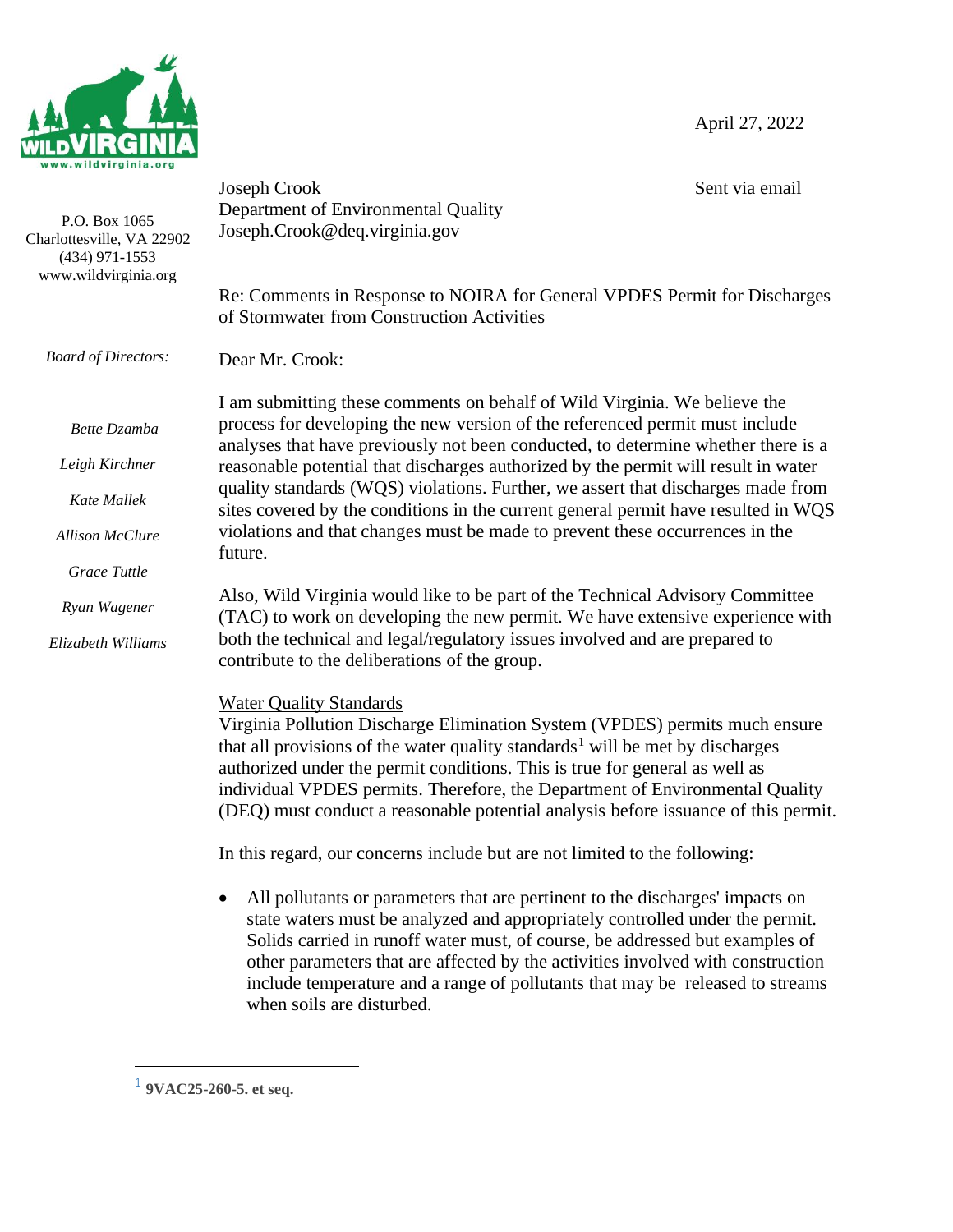Water temperatures may well be increased in runoff from developed sites and could have serious impacts on coldwater streams and aquatic biota. Further, where runoff water is trapped in detention basins or other structures, temperatures may be substantially raised. For trout waters or waters that are habitat for other sensitive coldwater species, these impacts may be of great concern.

Pollutants such as phosphorus, heavy metals like arsenic, and organic chemicals are often bound to soil particles and may be discharged. These materials may reach the streams attached to the soils or detached during treatment of the runoff and discharged sepaerately from solids. We know that soils in some areas of Virginia have significant amounts of arsenic bound to clays due to historic use of persticides, particularly on orchards. Likewise, applications of sewage sludge and poultry waste have resulted in the deposition of a range of metals and organics that can affect the quality of the discharges. Some of these pollutants may be discharged upon land disturbance.

• All parts of the WQS regulations must be considered in the permit review and controls must be designed to meet them. If support of any criteria, narrative and numeric, and of the antidegradation policy cannot be assured under the general permit conditions, this permit review should specify such situations and require applicants to seek individual VPDES permits. DEQ has previously refused to analyze possible interference with recreation or other human uses from construction stormwater discharges and this deficiency must be remedied. Sediment-laden discharges that threaten aquatic life have also been allowed without proper acknowledgement or controls.

Before DEQ can assess compliance with antidegradation, information about baseline conditions must be collected. This would likely need to be supplied to the agency at the time a registration statement is submitted and the permit must specify the nature and quality of such data to be submitted in every necessary case. Where high quality would be lowered, this can only be allowed after a social or economic necessity is proven.

- The effectiveness and pollutant removal efficiencies of best management practices (BMPs) for erosion and sediment control can vary greatly and cannot be relied upon to ensure compliance with WQS without additional analysis. For example, where soils are heavy in clay-sized particles settling structures and filtering devices will often be inadequate to remove these pollutants and protect receiving waters. For this and other reasons, it will be necessary to require enhanced treatment methods in some areas.
- The requirements of the permit should include measures such as limits to the amount of area to be disturbed at any one time in preference to merely structural measures of pollution control.
- DEQ must anticipate that a full analysis of all pollution paramters and all parts of the WQS will make more sites ineligible for coverage under the general permit. Procedures must be developed to enhance the collection and analysis of necessary information to make this screeing decision efficient and reliable. We ask that, during this permit